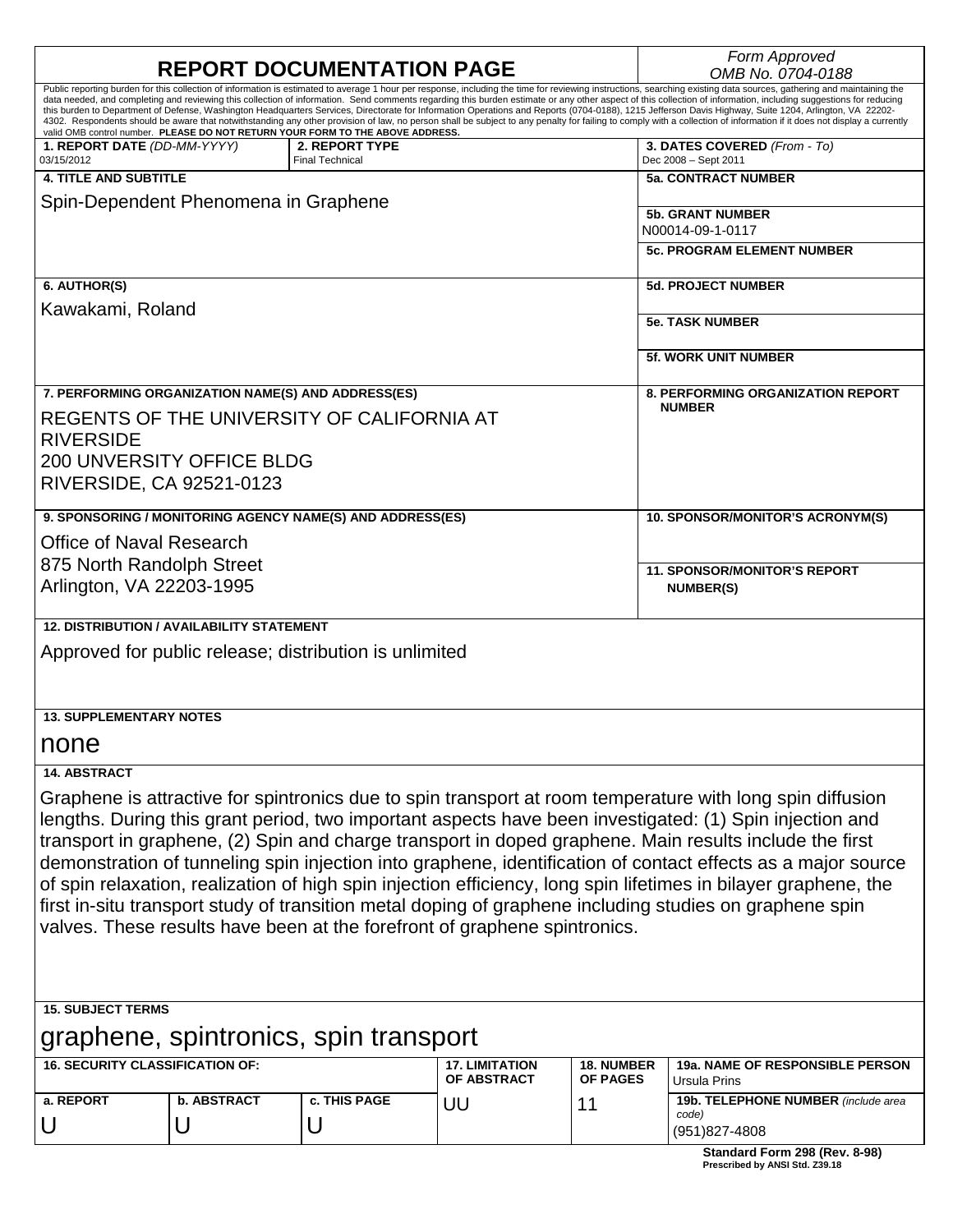#### **Final Technical Report**

ONR grant: N00014-09-1-0117 Spin-Dependent Phenomena in Graphene PI: Roland Kawakami, UC Riverside 12/1/2008 – 9/30/2011

## **I. Overview**

Graphene is an attractive material for spintronics due to its high mobility and the low intrinsic spin-orbit and hyperfine coupling, which should lead to excellent spin transport properties. In 2007, graphene became the first material to exhibit gate tunable spin transport and spin precession at room temperature [12]. However, the spin injection efficiency was low and the spin lifetime was much shorter than predicted theoretically. These issues defined the immediate challenges for the field. The original goals of this project were to investigate two broad directions in graphene spintronics: (1) Spin injection and transport in graphene: significantly improve the characteristics of spin injection and spin lifetime; explore novel geometries such as *pn* junctions and nanoribbons; investigate spin transport in epitaxial graphene. (2) Spin transport in doped graphene: investigate the effects of surface impurity scattering on charge and spin transport; find evidence for magnetism in doped graphene via exchange fields; generate spin-Hall effect generated by spin-orbit fields. We have made substantial progress in both of these areas including some breakthrough results that has established our group as among the top two groups in graphene spintronics.

### **(1) Spin Injection and Transport in Graphene**

We have made important progress in spin injection and transport [1,2,3,7,9,10] including: *Tunneling spin injection into graphene*. The low spin injection efficiency into graphene is due to the conductivity mismatch between the ferromagnetic metal (Co) and the single layer graphene (SLG). To alleviate this problem and enhance the spin injection efficiency, we grew atomically smooth MgO tunnel barrier with  $TiO<sub>2</sub>$  seed layer. With tunneling contacts, the non-local spin signal was found to be as high as  $130 \Omega$  at room temperature, with a spin injection efficiency of 30%. This is currently the highest spin injection efficiency observed in graphene spin valves [7]. *Long spin lifetimes in graphene*. Enhanced spin lifetimes are observed using tunneling contacts [7]. This indicates that the short spin lifetimes reported before are due to the contact-induced spin relaxation from the ferromagnetic electrodes. Using tunneling contacts, we observed the spin lifetimes as high at 771 ps in single-layer graphene (SLG), 1.0 ns at 4 K in SLG, and 6.2 ns at 20 K in bilayer graphene (BLG) [9]. These are currently the highest values reported in the literature. At low temperatures, contrasting behaviors of gate voltage dependence of the spin lifetime are observed between SLG and BLG, which suggest different mechanisms for spin relaxation in SLG and BLG [9].

### (2) **Spin and Charge Transport in Doped Graphene**

Due to the extreme surface sensitivity of graphene, there is a unique opportunity to modify the spin-dependent properties of graphene through a proximity effect. By introducing adatoms or thin films on top of graphene, one could induce exchange fields, tunable spin-orbit coupling, or hyperfine fields. These will be extremely useful for manipulation of spin in graphene. Our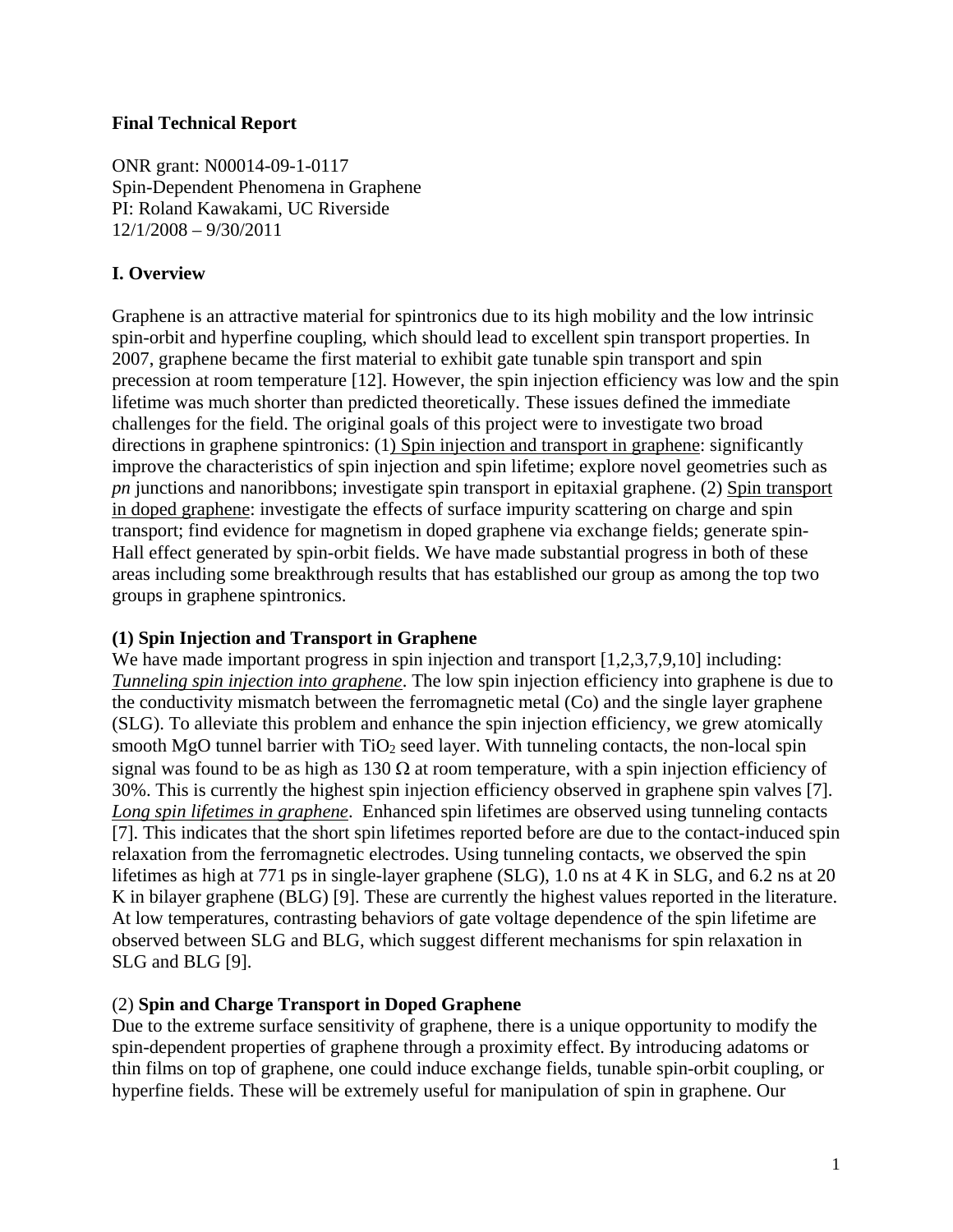studies utilize *in situ* transport measurements, which allow adsorbates to be deposited in ultrahigh vacuum and transport measurements to be taken without exposing the sample to air. We have several results [4,5,6,8] including:

*Charged impurity scattering and charge transfer from transition metal impurities:* We performed the first *in situ* study of transition metal doping on graphene. For adsorbates deposited onto graphene at low temperature to keep the adatoms separated (i.e. to avoid aggregation), we found that all materials studied including Fe, Ti, Au, and Pt donated electrons to graphene. This was especially surprising for Pt, which has a bulk workfunction of ~6.0 eV that is much larger than graphene (~4.5 eV). In such a case, one would expect the Pt to act as an electron acceptor. This shows for atomic adsorbates (or small clusters), the simple consideration of bulk workfunction is insufficient to not applicable [4]. We also investigated the role of clustering [5] and the role of insulating vs metallic character of the adsorbates [8].

*Role of charged impurity scattering on spin relaxation*: By investigating the effect of gold dopants on spin transport, we concluded that charged impurity scattering is not the dominant source of spin relaxation in graphene. (ref 6) This is a very important result because the issue of spin relaxation is among the most important in graphene spintronics due to the huge discrepancy between the long spin lifetimes expected theoretically (microseconds) and shorter lifetimes observed experimentally (hundred picoseconds). Several possible mechanisms have been proposed for the spin relaxation. This work eliminates charged impurity scattering as one of the possibilities.

# **II. Detailed Description of Results**



(1) **Spin Injection and Transport in Graphene** 

**Fig. 1:** Schematic drawing of a graphene spin valve in the non-local spin transport geometry.

All experiments in this section were based on nonlocal spin transport in graphene spin valves consisting of an ultrathin sheet of graphene (single or bilayer) contacted by ferromagnetic cobalt electrodes (Figure 1). The devices were connected in the non-local geometry, with a current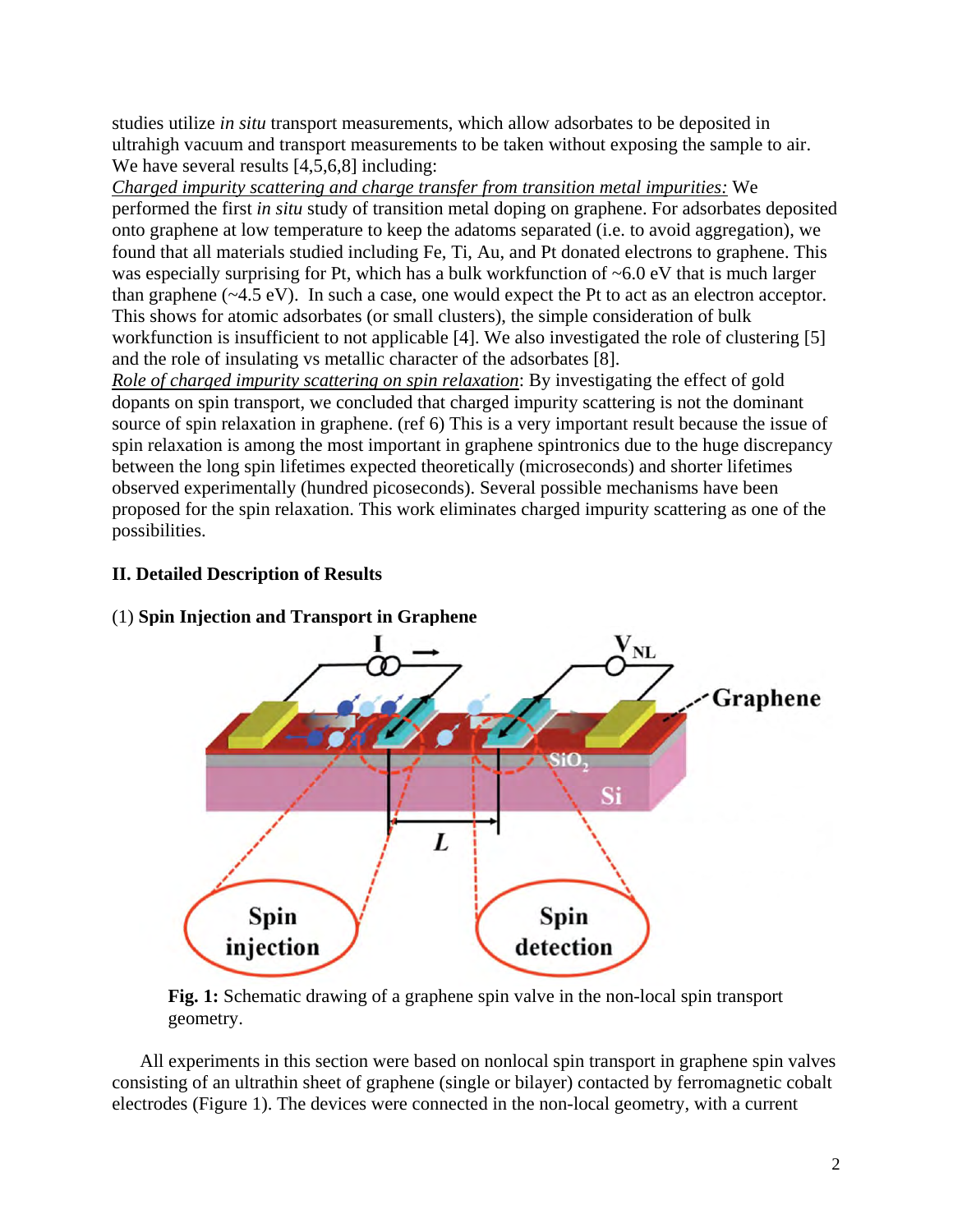source to inject spins into the graphene and a voltmeter to measure the spin diffusion away from the current loop. A pure spin current (without net charge current) flows from injector to detector. The spin transport was measured in the non-local magnetoresistance geometry, where a magnetic field was applied in-plane along the long axes of the Co electrodes. Spin lifetimes were measured in the Hanle geometry, where a magnetic field was applied out-of-plane to generate spin precession of the pure spin current. The Si substrate was used as a backgate to change the carrier concentration of the graphene.

At the start of the grant period, the two overriding issues in graphene spintronics were the short spin lifetimes and the poor spin injection efficiency. One route to increasing the spin injection efficiency was to utilize a tunnel barrier to alleviate the conductance mismatch problem for spin injection. Building on our earlier results of growing atomically flat MgO on graphene via submonolayer  $TiO<sub>2</sub>$  seed layer, we became the first to demonstrate tunneling spin injection into graphene.

Figure 2 shows the electrical properties of graphene spin valves with Co electrodes and  $Co/MgO/TiO_2$ /graphene tunnel junctions. Figure 2a is the bias dependence of the differential contact resistance (dV/dI of the contact). The peak near zero bias indicates the non-linearity of the *I-V* curve of the junction, which is characteristic of tunneling. Figure 2b shows the temperature dependence of the zero bias differential contact resistance. The slight decrease as a function of increasing temperature also indicates that the transport across the junction is via tunneling as opposed to pinholes. Together, these characteristics show that transport across the junctions is by tunneling.



**Fig. 2:** Electrical characterization of contacts. (a) Bias dependence of differential contact resistance shows that the I-V curve is nonlinear. (b) Temperature dependence of zero-bias contact resistance.

Investigating the spin injection and transport in graphene spin valves with tunneling contacts proved to be very interesting [7]. Figure 3 compares the non-local spin signal for devices with transparent contacts (Figure 3a) and tunneling contacts (Figure 3b). Interestingly, for devices with similar distance between spin injection and spin detector  $(\sim 2 \text{ microns})$ , the non-local spin signal was 2,000 larger for the tunneling contact than the transparent contact. The spin injection efficiency, which is the spin polarization of the injected carriers, was ~30% for tunneling contacts while only ~1% for the transparent contacts. This manifested the expected enhancement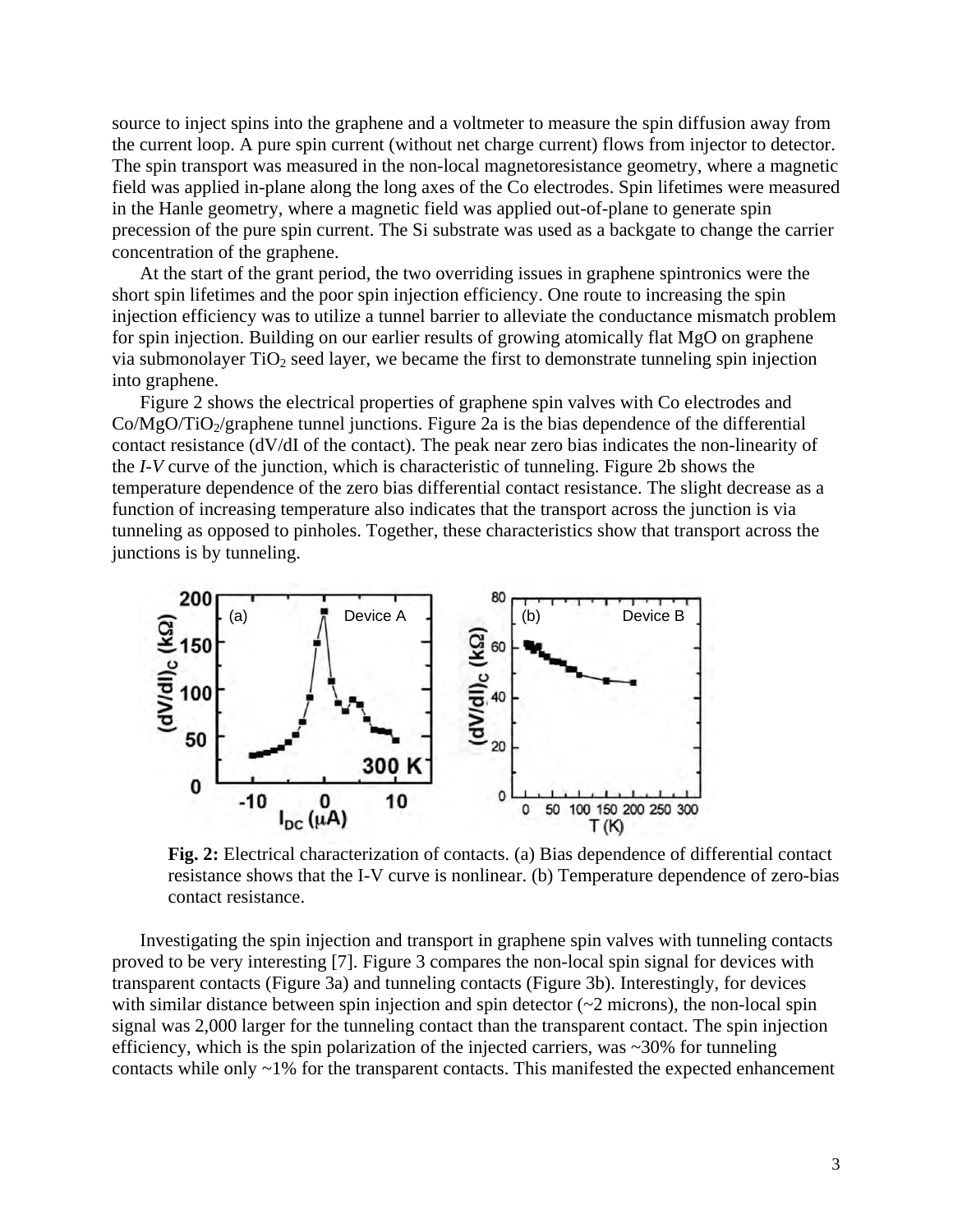of spin injection efficiency by using tunnel barriers to alleviate the conductance mismatch problem.



**Fig. 3:** Enhancement of spin injection efficiency by tunneling contacts. (a) Non-local spin transport measurement for graphene spin valve with transparent contacts. (b) Non-local spin transport measurement for graphene spin valve with transparent contacts.

Investigating the effect of tunnel barriers on spin lifetime provided a surprising result [7]. Figure 4 compares the spin lifetime measure by Hanle measurement for transparent, pinhole, and tunneling contacts. The enhancement of spin lifetime up to 771 ps revealed contact-induced effects as the origin of the strongest spin relaxation in graphene spin valves. The contact effects could be interfacial spin-flip scattering, dephasing by inhomogeneous fringe fields, or escape time effects.



**Fig. 4:** Enhancement of spin lifetime due to tunneling contacts. (a-c) Hanle measurement of spin lifetime in graphene spin valve with transparent contacts (panel a), pinhole contacts (panel b), and tunneling contacts (panel c). Red (black) curve is for parallel (antiparallel) magnetization alignment of injector and detector contacts.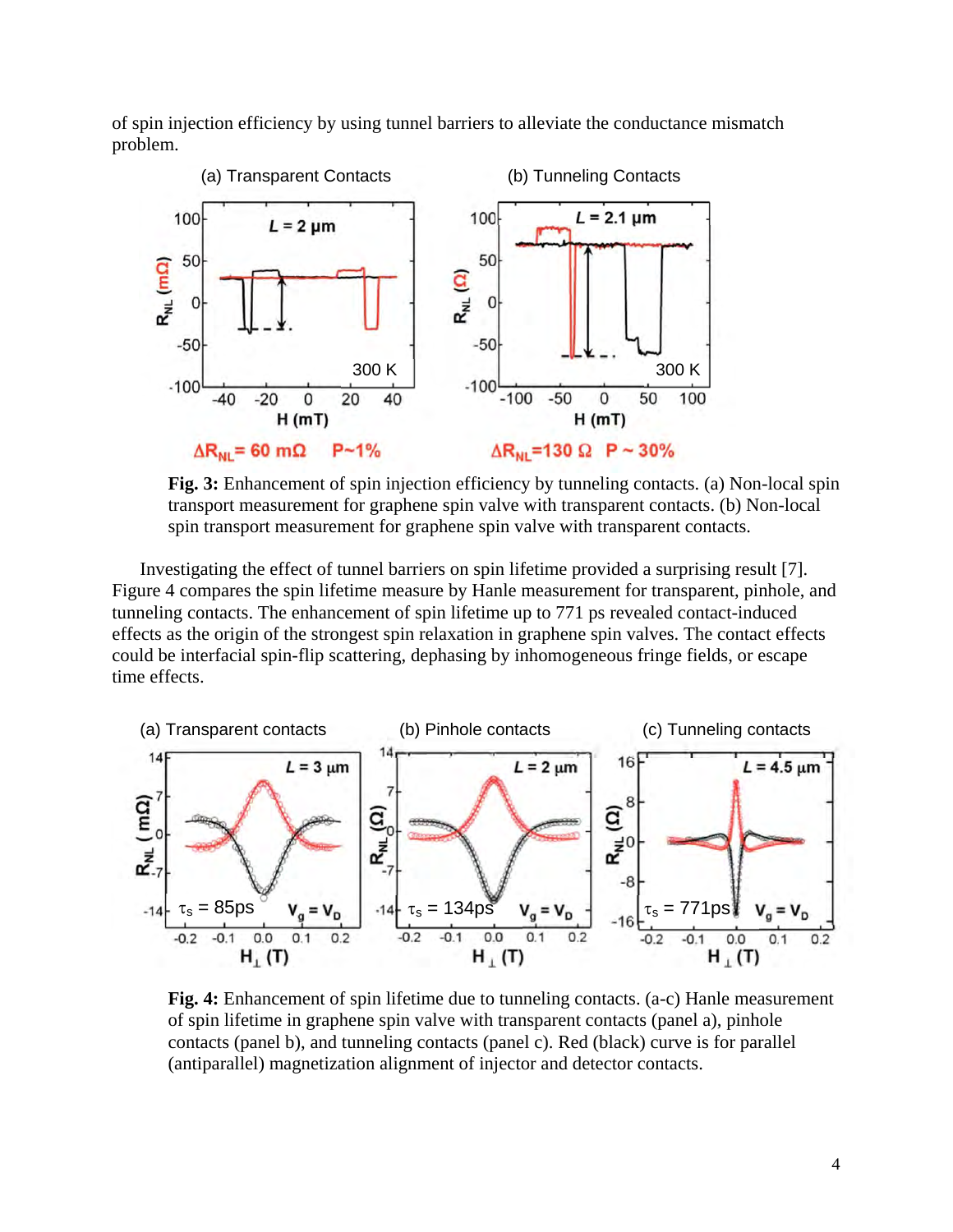

**Fig. 5:** Relationship between spin lifetime and diffusion coefficient in graphene. (a) As a function of gate voltage (carrier concentration), single layer graphene exhibits a similar behavior for spin lifetime and diffusion coefficient, which is characteristic of Elliot-Yafet spin relaxation. (b) As a function of gate voltage (carrier concentration), bilayer graphene exhibits opposite behavior for spin lifetime and diffusion coefficient, which is characteristic of Dyakonov-Perel spin relaxation.

Using high quality tunneling contacts, we investigated spin relaxation in single layer graphene (SLG) and bilayer graphene (BLG) [9]. At low temperatures, we found that the spin lifetimes in BLG were typically longer than SLG. The longest reported value for BLG was 6.2 ns. Also of strong interest was comparing the relationship between spin relaxation and momentum scattering (via diffusion coefficient *D*). In SLG, the spin lifetime  $\tau_s$  and diffusion coefficient *D* were found to have a similar dependence on carrier concentration (Figure 5a). This suggests an Elliot-Yafet-like mechanism for spin relaxation (spin relaxation generated by momentum scattering). On the other hand, in BLG the spin lifetime  $\tau_s$  and diffusion coefficient *D* were found to have opposite dependence on carrier concentration (Figure 5b). This suggests a Dyakonov-Perel-like mechanism for spin relaxation (spin relaxation generated by precession from internal spin-orbit fields, which is suppressed by momentum scattering). Some recent theoretical studies based on Rashba spin-orbit domains provide a possible explanation for the coexistence of Elliot-Yafet-like and Dyakonov-Perel-like properties [13].

We investigated the role of bias dependence on spin injection and spin extraction in SLG spin valves with transparent contacts [3]. The bias dependence is a topic of high interest within spintronics for semiconductor and metal systems. The unique aspect of graphene is that the polarity of the carriers can be tuned from electrons to holes. Specifically, the graphene band structure exhibits an electron-hole symmetry that does not exist in conventional semiconductors. In our experiments, we observed an asymmetry in the spin injection/extraction for electrons and holes. When the carriers were holes and the bias was for spin extraction, the non-local spin signal was reduced (Figure 6). This did not occur for spin extraction by electrons, implying a breaking of the electron-hole symmetry. We believe this broken symmetry is due to the n-type doping of graphene by the direct Co contact.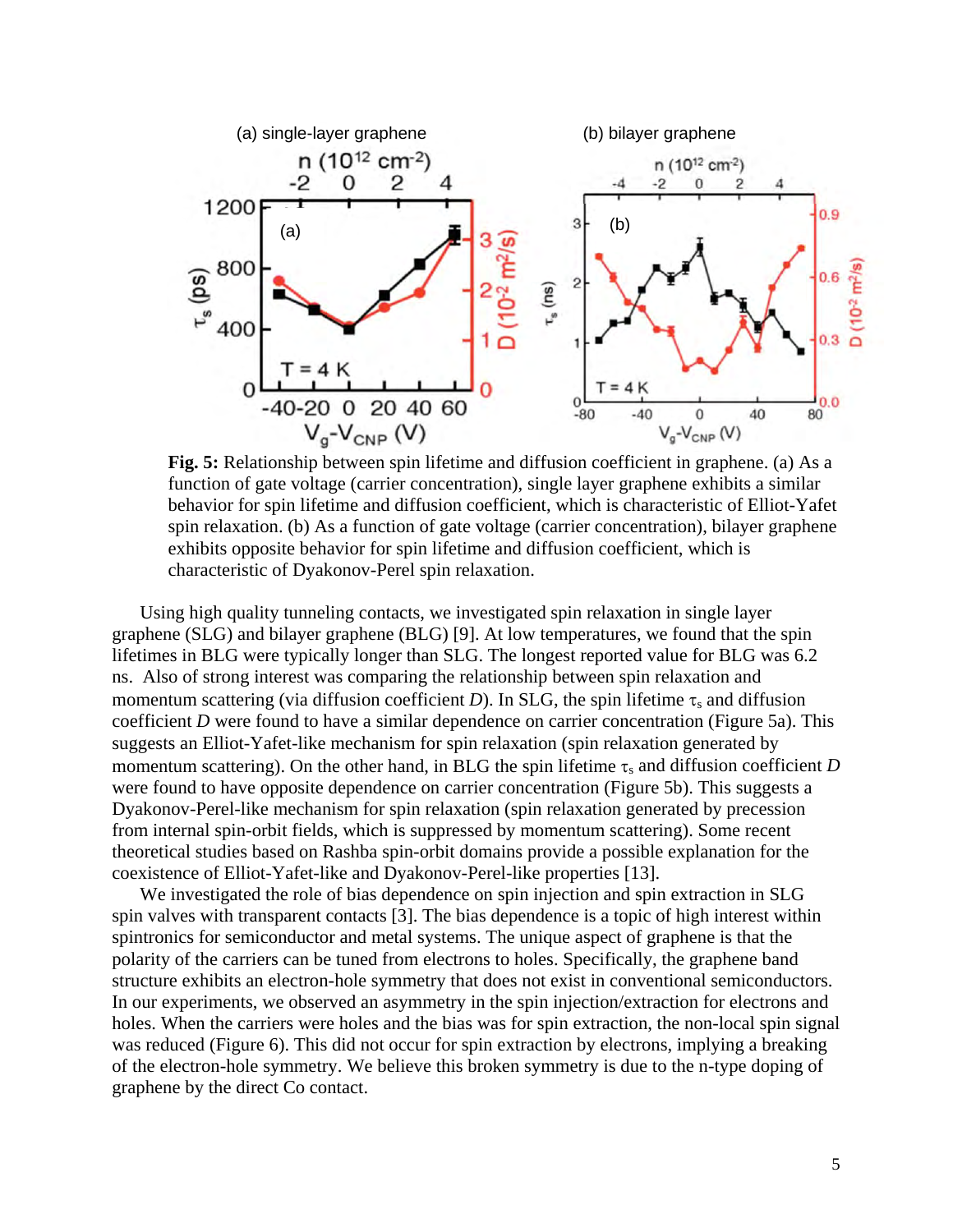

**Fig. 6:** Bias dependence of non-local spin signal for electrons (solid dots) and hole (open dots). For these two samples, the spin injection efficiency exhibits a sharp drop for holes under negative bias. This corresponds to hole spin "extraction", where the holes are driven from the graphene into the Co electrode.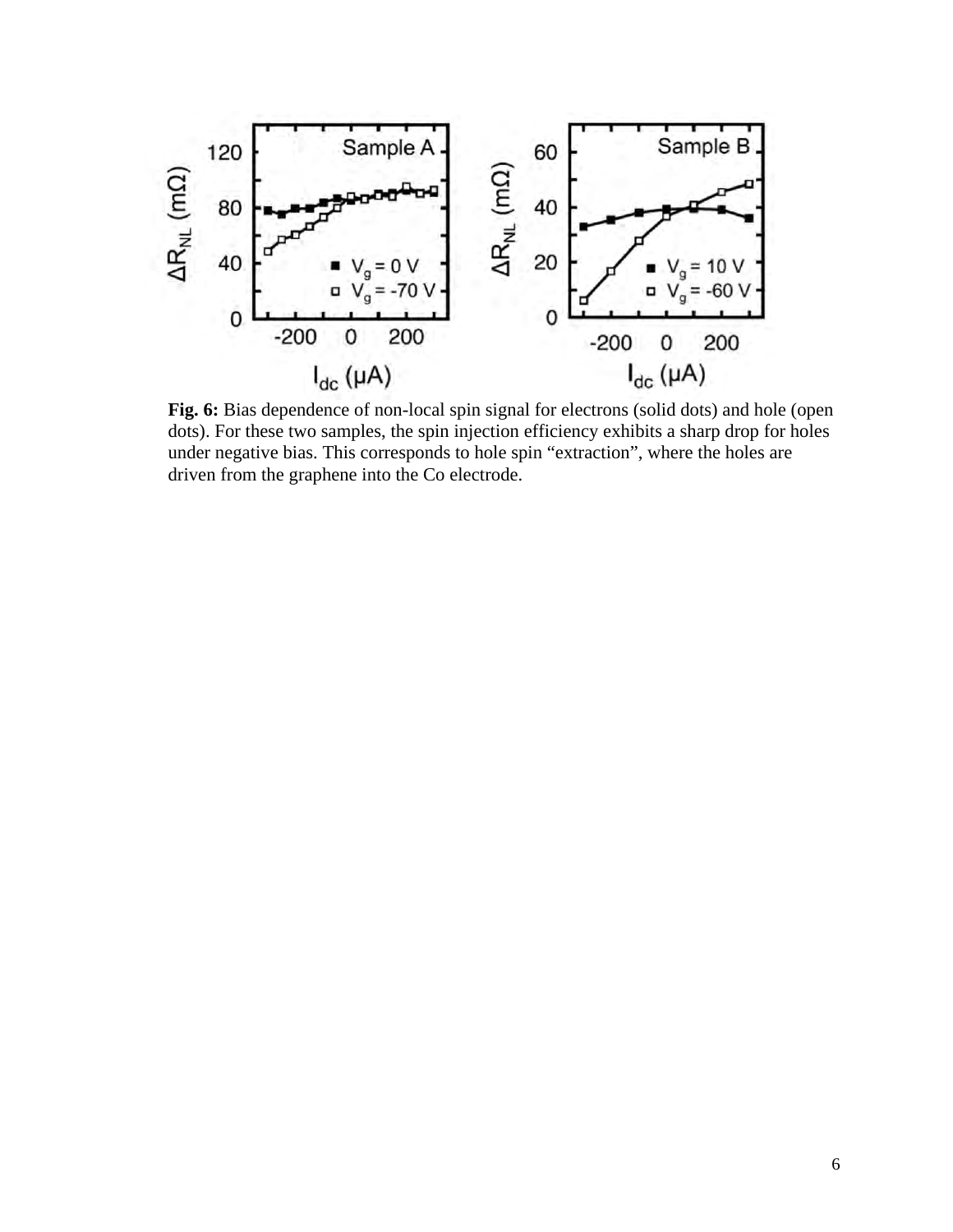#### (2) **Spin and Charge Transport in Doped Graphene**

We developed an ultrahigh vacuum chamber that allows for the decoration of graphene surfaces using molecular beam epitaxy (MBE) effusion cells, *in situ* variable temperature magnetotransport measurement  $(15 - 300 \text{ K}, 0-1000 \text{ Oersted field})$ , and sample transfer. This enabled studies of adsorbed atoms on the surface of graphene and their effect on charge and spin transport, all without exposing the sample to air. The *in situ* approach was first used by the Fuhrer group to study the effects of potassium doping on charge transport in graphene [14].



Our initial investigation centered on the effects of transition metal doping on charge transport in graphene [4]. To our knowledge, this was the first study of this type using transition metals. Figure 7a-7c shows the changes in gate-dependent conductivity as Ti, Fe, or Pt atoms were deposited onto the graphene surface at room temperature. In all cases, the Dirac point shifted to the left, indicating that the transition metals were donating electrons to the graphene. This was especially surprising for Pt, which has a bulk workfunction of  $\sim 6.0 \text{ eV}$  that is much larger than graphene (~4.5 eV). In such a case, one would expect the Pt to act as an electron acceptor. This showed for atomic adsorbates or small clusters, the simple consideration of bulk workfunction cannot explain the observed behavior. The second effect was that the mobility was reduced by the transition metal dopants, as indicated by reduction of slope of the conductivity vs. gate curves. A summary of the shift in Dirac point and reduction of mobility are shown in Figures 7f-7i. Figure 7f shows results for several samples. While there were sample-to-sample variations, the main trend was that Ti produced the strongest electronic doping, while Pt produced the weakest n-type doping. This is consistent with the trend of the bulk workfunction. Figures 7g-7i show the decrease in mobility for the electrons and holes for Ti, Fe, and Pt, respectively. The Ti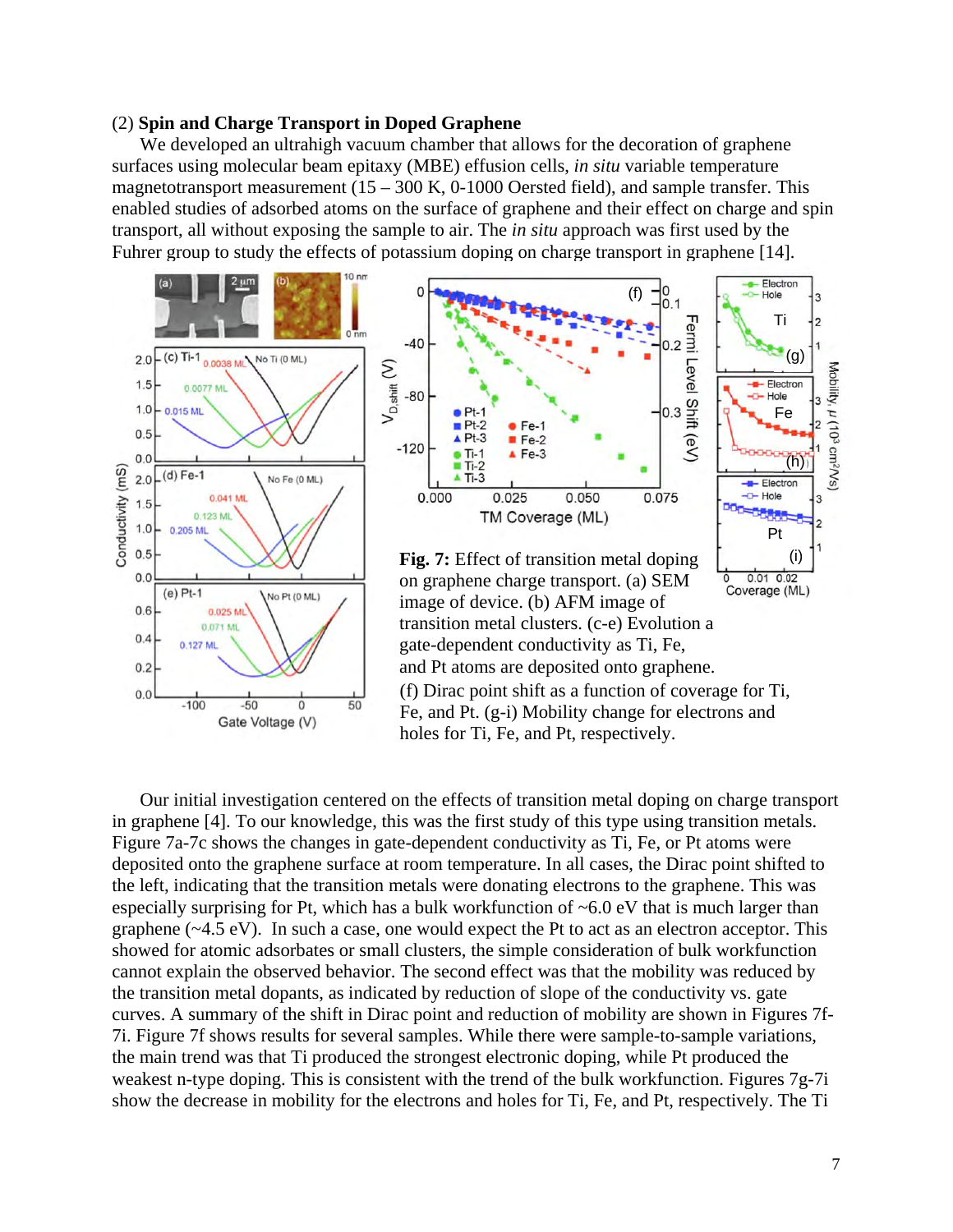exhibited the fastest reduction in mobility, which is consistent with the strongest doping (Fig. 7f) assuming charged impurity scattering. Likewise, Pt showed the slowest reduction in mobility, which is consistent with the weakest doping (Fig. 7f). Interestingly Fe showed an asymmetry of the electron and hole mobilities, which might be due to hybridization of the Fe with graphene.



**Fig. 8:** Effect of cluster formation on doping and scattering by gold adatoms. (a) Gatedependent conductivity as gold atoms are deposited onto the graphene surface at low temperature (18 K). (b) Mobility at low temperature as a function of gold coverage. (c) Relation between Dirac point shift and inverse mobility, showing a power law of 1.3 which is consistent with pointlike charged impurity scattering. (d-f) The Dirac point, mobility, and temperature, respectively, as a function of time as the sample is heated up. The final data points (open circles) are the values after a second cooldown, which shows that the changes are irreversible.

We investigated the effect of clustering of adsorbates by utilizing low temperature deposition of gold adatoms [5], which are known to have a large surface mobility at room temperature. The low temperature deposition freezes the positions of the gold atoms and subsequent annealing to room temperature allows the atoms to move and form clusters. Figure 8a shows the initial deposition at low temperature, which exhibited strong electronic doping (Dirac point shift) with nearly one electron per gold atom, similar to behavior seen for low temperature potassium doping [14]. Analyzing the relationship between Dirac point shift and inverse mobility showed a power law consistent with point-like Coulomb scatterers (Figure 8c). Figure 8d-8f shows the Dirac point shift and mobility as the sample was warmed up to room temperature. With increasing cluster size, the Dirac point shift was reduced and the mobility increased. This behavior is consistent with theoretical predictions of Katsnelson, Guinea, and Geim [15].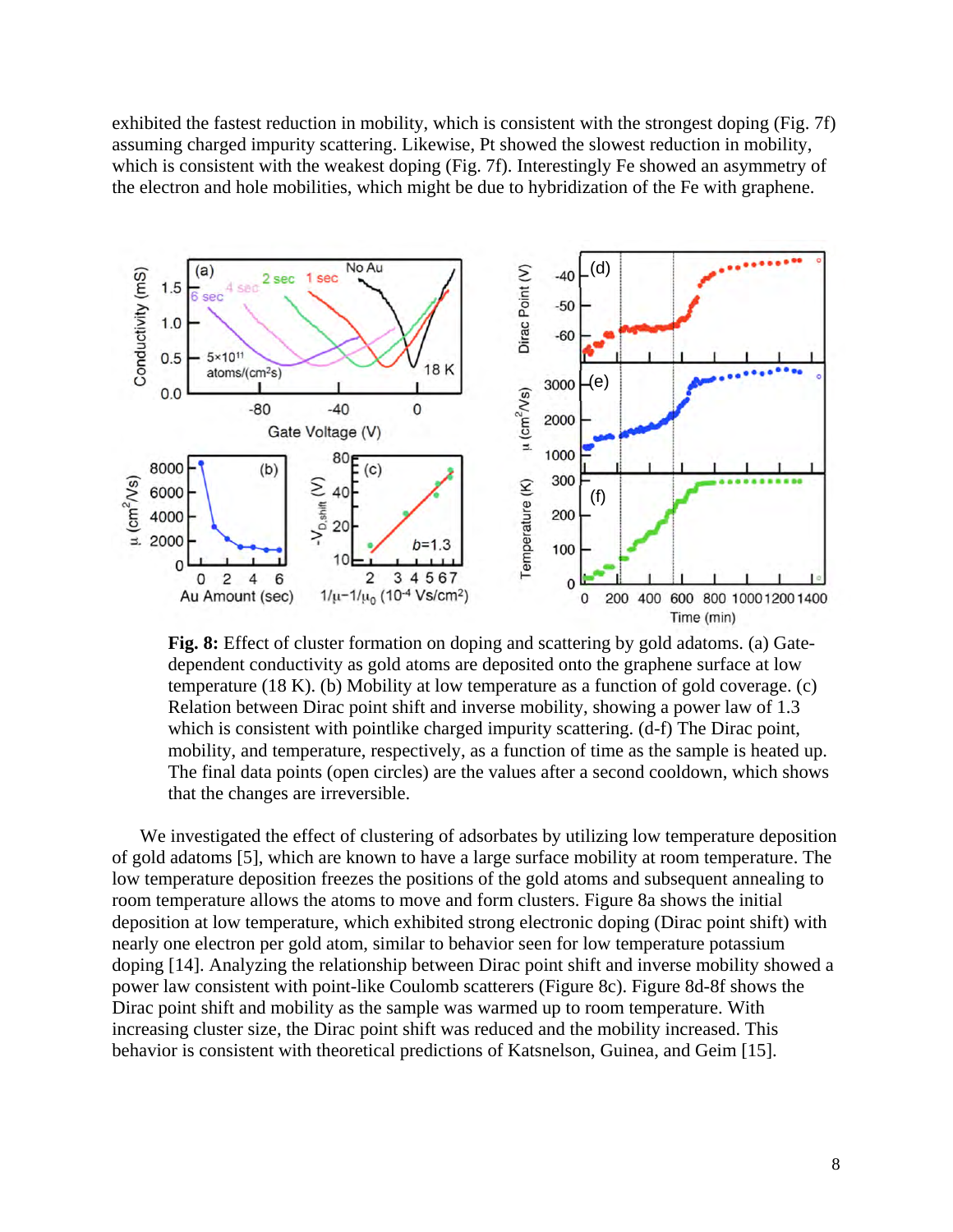

**Fig. 9:** Comparing metallic vs. insulating adsorbates on graphene. (a-c) Evolution of gate-dependence conductivity during metallic Ti deposition (panel a), cluster formation (panel b), and oxidation of Ti in oxygen gas to form insulating  $TiO<sub>2</sub>$  (panel c). (d) Evolution of mobility during this process. (e) Evolution of conductivity minimum during this process.

We also compared the effects of metallic vs. insulating adsorbates on charge transport in graphene [8]. The strategy was to deposit metallic titanium adsorbates and then post-oxide to convert the adsorbates to insulating  $TiO<sub>2</sub>$ . In this manner, the comparison between metallic vs. insulating was done for the same spatial distribution of adsorbates on the same piece of graphene. Figure 9 shows the gate-dependent conductivity with the intial deposition of Ti atoms (Figure 9a), cluster formation (Figure 9b), and subsequent post-oxidation (Figure 9c). The entire process was performed at room temperature. Figure 9d shows the evolution of the mobility, whereas the Figure 9e shows the evolution of the conductivity minima during this process. Both quantities are plotted against the Dirac point shift. Converting metallic Ti adsorbates to insulating  $TiO<sub>2</sub>$  by post-oxidation generally reversed the effect of the adsorbates. As the Ti was oxidized, the mobility increased as the Dirac point came back toward its initial value. Interestingly, the mobility extrapolated to a value lower than the initial mobility (Fig. 9d). On the other hand, the conductivity minimum extrapolated up to its initial value (Fig. 9e). Because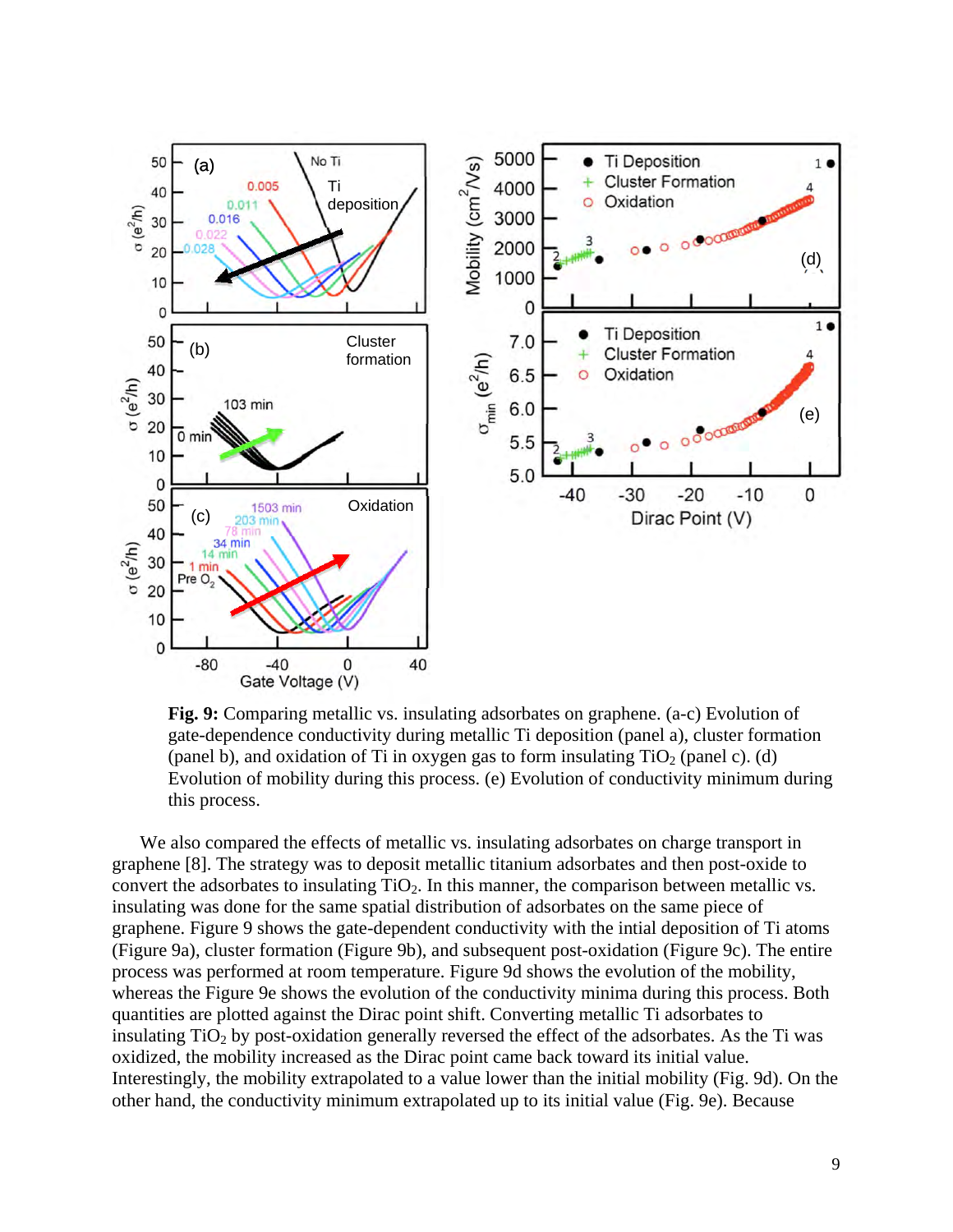conducitity minima depends on the electron-hole puddles what arise from Coulomb interaction with charged impurities, while the mobility can be affected by both the charged impurity and short range scattering. The result of these extrapolations was to show that the  $TiO<sub>2</sub>$  adsorbates indeed contribute to short range scattering.



**Fig. 10:** Effect of Au adatom deposition on spin lifetime and diffusion coefficient (inset) for electrons (red), holes (blue), and at the Dirac point (black).

We also utilized the *in situ* approach to investigate the mechanism of spin relaxation in graphene [6], one of the major topics in graphene spintronics. To investigate the role of charged impurity scattering on spin relaxation, we utilized gold adsorbates deposited at low temperature. From earlier studies (Figure 8), low temperature gold was found to act as point-like charged impurity scatterers. In addition, the gold-graphene chemical interaction was expected to be weak. The fact that gold could introduce additional spin-orbit coupling was not ideal, but gold remained as the best choice for charge impurity scattering of all materials that we had examined up to that point. Figure 10 shows the main result, which was that the addition of charged impurity scattering from gold did not reduce the spin lifetime, even though substantially reduced the mobility. In fact, the spin lifetime exhibited a slight increase. The lack of a major decrease in spin lifetime proved that spins are robust against charged impurity scattering [6].